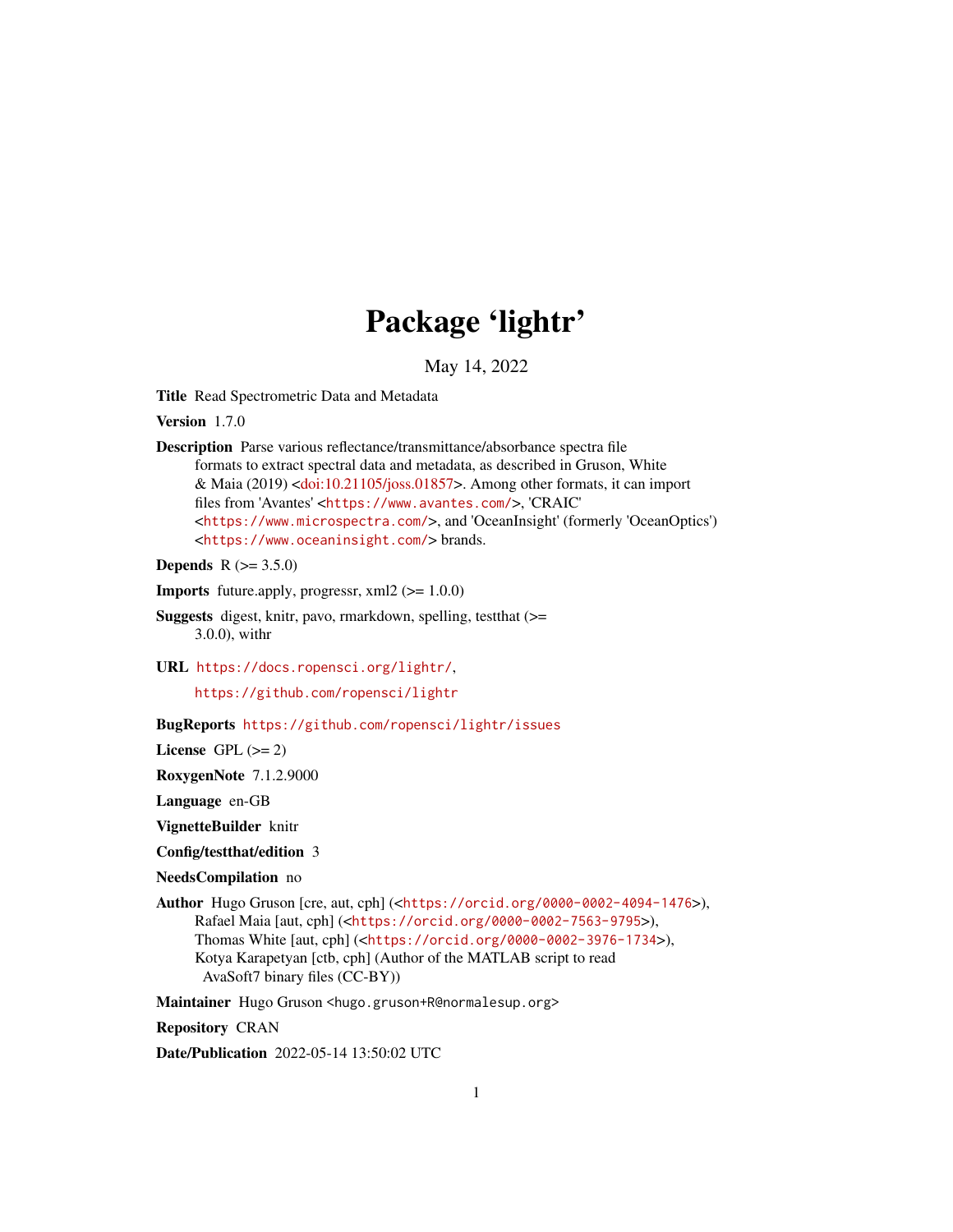## <span id="page-1-0"></span>R topics documented:

| Index | 17 |
|-------|----|
|       |    |
|       |    |
|       |    |
|       |    |
|       |    |
|       |    |
|       |    |
|       |    |
|       |    |
|       |    |
|       |    |

## <span id="page-1-1"></span>lr\_compute\_processed *Compute processed spectral data*

## Description

Compute processed spectral data, from the raw count/scope data, counts from a dark reference, and from a white reference.

## Usage

```
lr_compute_processed(spdata)
```
## Arguments

spdata data.frame containing the spectral data with the columns 'scope', 'dark', and 'white'

lr\_convert\_tocsv *Convert spectral data files to csv files*

## Description

Convert spectral data files to csv files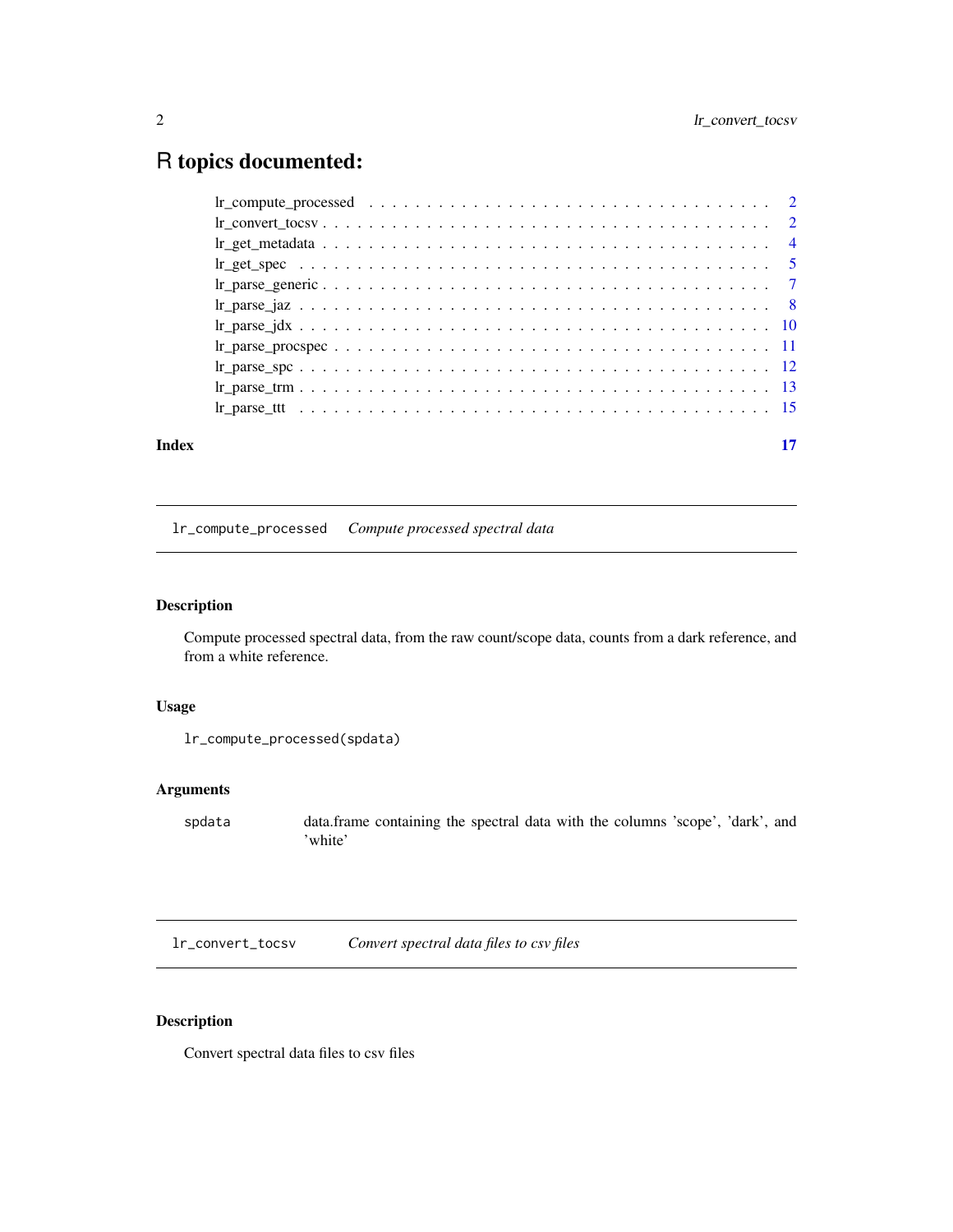## <span id="page-2-0"></span>lr\_convert\_tocsv 3

## Usage

```
lr_convert_tocsv(
 where = NULL,
  ext = "txt",decimal = ".".sep = NULL,subdir = FALSE,ignore.case = TRUE,
  overwrite = FALSE,
 metadata = TRUE
\lambda
```
#### Arguments

| where       | Folder in which files are located (defaults to current working directory).                                                                        |
|-------------|---------------------------------------------------------------------------------------------------------------------------------------------------|
| ext         | File extension to be searched for, without the "." (defaults to txt). You can also<br>use a character vector to specify multiple file extensions. |
| decimal     | Character to be used to identify decimal plates (defaults to .).                                                                                  |
| sep         | Column delimiting characters to be considered in addition to the default (which<br>are: tab, space, and ";")                                      |
| subdir      | Should subdirectories within the where folder be included in the search? (de-<br>faults to FALSE).                                                |
| ignore.case | Should the extension search be case insensitive? (defaults to TRUE)                                                                               |
| overwrite   | logical. Should the function overwrite existing files with the same name? (de-<br>faults to FALSE).                                               |
| metadata    | logical (defaults to TRUE). Should metadata be exported as well? They will be<br>exported in csv files will the _metadata.csv suffix.             |

## Details

You can customise the type of parallel processing used by this function with the [future::plan\(\)](#page-0-0) function. This works on all operating systems, as well as high performance computing (HPC) environment. Similarly, you can customise the way progress is shown with the [progressr::handlers\(\)](#page-0-0) functions (progress bar, acoustic feedback, nothing, etc.)

#### Value

Convert input files to csv and invisibly return the list of created file paths

#### Warning

When metadata = TRUE, if either the data or metadata export fails, nothing will be returned for this file.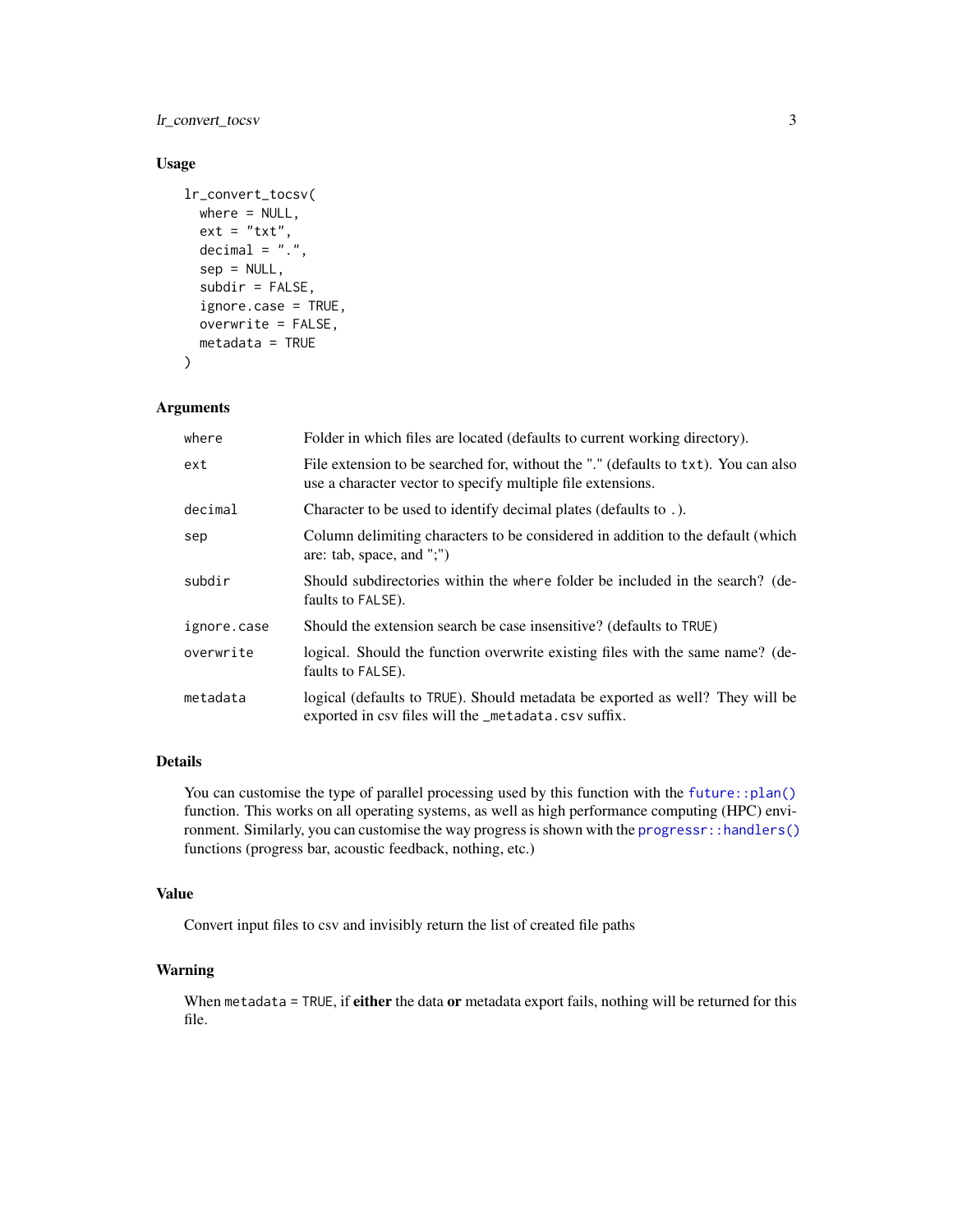#### <span id="page-3-0"></span>Description

Finds and imports metadata from spectra files in a given location.

## Usage

```
lr_get_metadata(
  where = getwd(),
  ext = "ProcSpec",
  sep = NULL,subdir = FALSE,subdir.names = FALSE,
  ignore.case = TRUE
)
```
## Arguments

| where        | Folder in which files are located (defaults to current working directory).                                                                        |
|--------------|---------------------------------------------------------------------------------------------------------------------------------------------------|
| ext          | File extension to be searched for, without the "." (defaults to txt). You can also<br>use a character vector to specify multiple file extensions. |
| sep          | Column delimiting characters to be considered in addition to the default (which<br>are: tab, space, and ";")                                      |
| subdir       | Should subdirectories within the where folder be included in the search? (de-<br>faults to FALSE).                                                |
| subdir.names | Should subdirectory path be included in the name of the spectra? (defaults to<br>FALSE).                                                          |
| ignore.case  | Should the extension search be case insensitive? (defaults to TRUE)                                                                               |

#### Details

You can customise the type of parallel processing used by this function with the [future::plan\(\)](#page-0-0) function. This works on all operating systems, as well as high performance computing (HPC) environment. Similarly, you can customise the way progress is shown with the [progressr::handlers\(\)](#page-0-0) functions (progress bar, acoustic feedback, nothing, etc.)

#### Value

A data.frame containing one file per row and the following columns:

- name: File name (without the extension)
- user: Name of the spectrometer operator
- datetime: Timestamp of the recording (ISO 8601 format)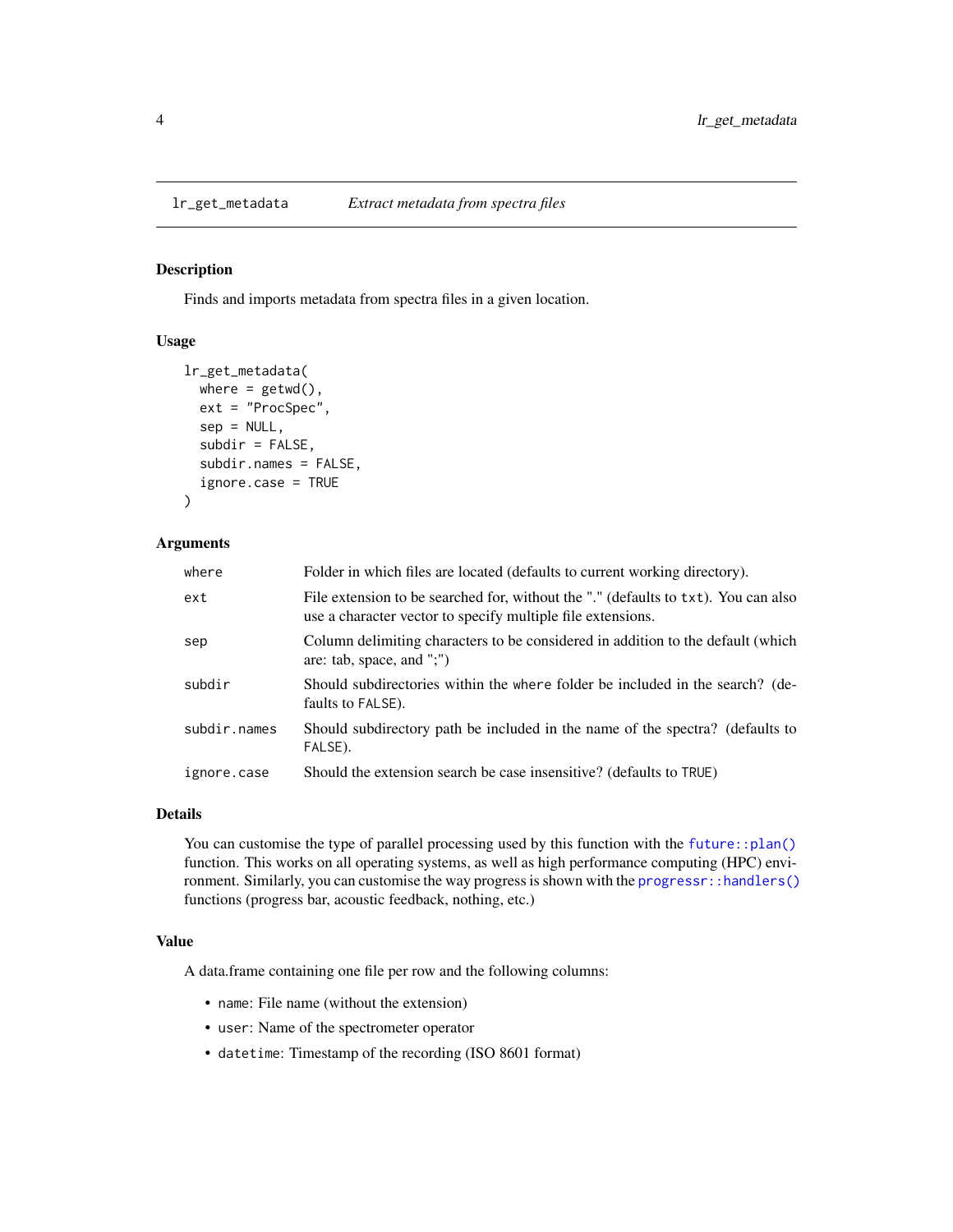- <span id="page-4-0"></span>• spec\_model: Model of the spectrometer
- spec\_ID: Unique ID of the spectrometer
- white\_inttime: Integration time of the white reference (in ms)
- dark\_inttime: Integration time of the dark reference (in ms)
- sample\_inttime: Integration time of the sample (in ms)
- white\_avgs: Number of averaged measurements for the white reference
- dark\_avgs: Number of averaged measurements for the dark reference
- sample\_avgs: Number of averaged measurements for the sample
- white\_boxcar: Boxcar width for the white reference
- dark boxcar: Boxcar width for the dark reference
- sample\_boxcar: Boxcar width for the sample reference

#### Warning

white\_inttime, dark\_inttime and sample\_inttime should be equal. The normalised data may be inaccurate otherwise.

#### References

White TE, Dalrymple RL, Noble DWA, O'Hanlon JC, Zurek DB, Umbers KDL. Reproducible research in the study of biological coloration. Animal Behaviour. 2015 Aug 1;106:51-7 [\(doi:10.1016/](https://doi.org/10.1016/j.anbehav.2015.05.007) [j.anbehav.2015.05.007\)](https://doi.org/10.1016/j.anbehav.2015.05.007).

#### Examples

```
lr_get_metadata(system.file("testdata", "procspec_files",
                            package = "lightr"),
                ext = "ProcSpec")
```
lr\_get\_spec *Extract spectral data from spectra files*

#### Description

Finds and imports reflectance/transmittance/absorbance data from spectra files in a given location.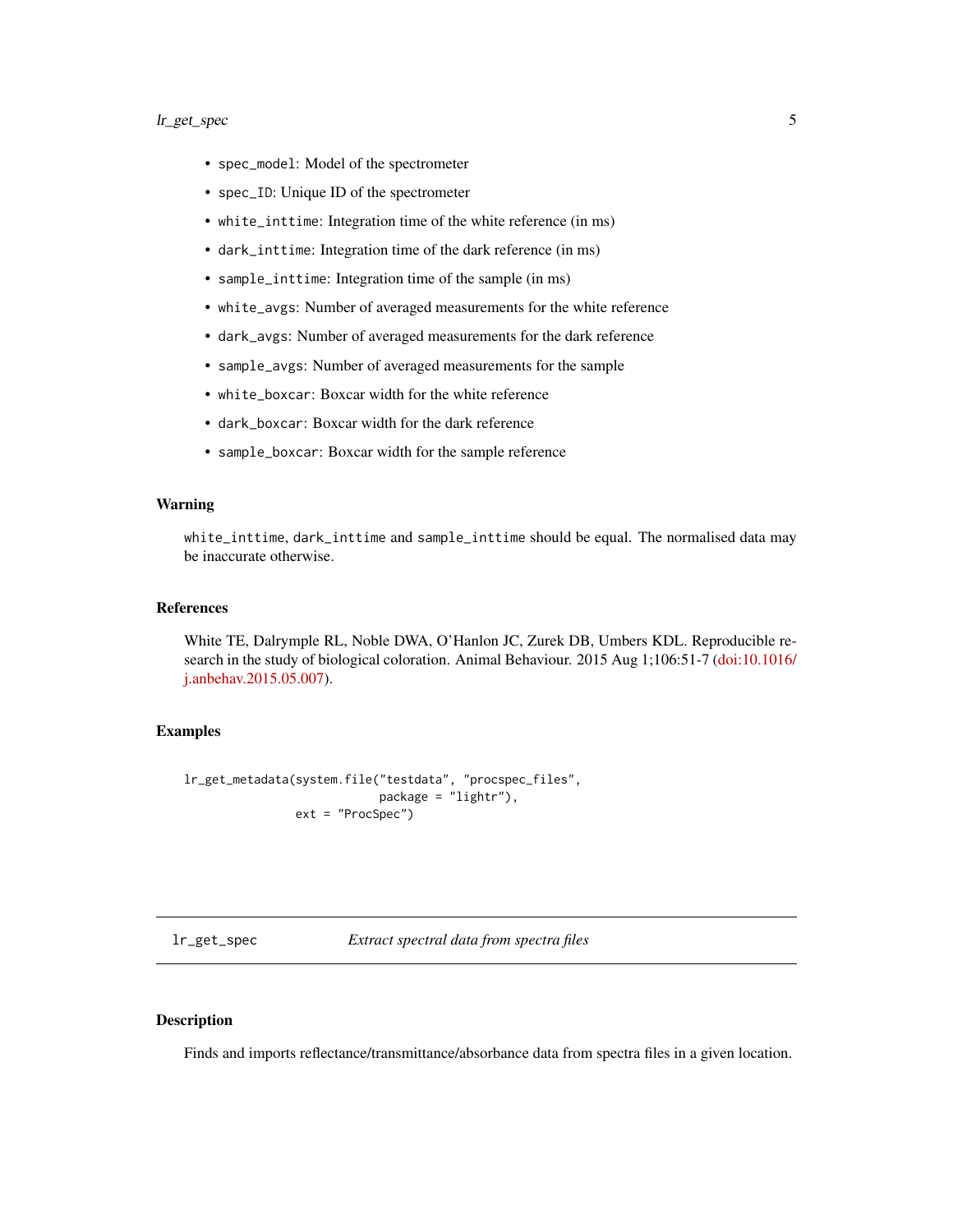## Usage

```
lr_get_spec(
 where = getwd(),
  ext = "txt",lim = c(300, 700),
  decimal = "."sep = NULL,
  subdir = FALSE,subdir.names = FALSE,
  ignore.case = TRUE,
  interpolate = TRUE
)
```
## Arguments

| where        | Folder in which files are located (defaults to current working directory).                                                                                                                                |
|--------------|-----------------------------------------------------------------------------------------------------------------------------------------------------------------------------------------------------------|
| ext          | File extension to be searched for, without the "." (defaults to txt). You can also<br>use a character vector to specify multiple file extensions.                                                         |
| lim          | A vector with two numbers determining the wavelength limits to be considered<br>(defaults to c(300, 700)).                                                                                                |
| decimal      | Character to be used to identify decimal plates (defaults to .).                                                                                                                                          |
| sep          | Column delimiting characters to be considered in addition to the default (which<br>are: tab, space, and ";")                                                                                              |
| subdir       | Should subdirectories within the where folder be included in the search? (de-<br>faults to FALSE).                                                                                                        |
| subdir.names | Should subdirectory path be included in the name of the spectra? (defaults to<br>FALSE).                                                                                                                  |
| ignore.case  | Should the extension search be case insensitive? (defaults to TRUE)                                                                                                                                       |
| interpolate  | Boolean indicated whether spectral data should be interpolated and pruned at<br>every nanometre. Note that this option can only work if all input data samples<br>the same wavelengths. Defaults to TRUE. |

#### Details

You can customise the type of parallel processing used by this function with the [future::plan\(\)](#page-0-0) function. This works on all operating systems, as well as high performance computing (HPC) environment. Similarly, you can customise the way progress is shown with the [progressr::handlers\(\)](#page-0-0) functions (progress bar, acoustic feedback, nothing, etc.)

## Value

A data.frame, containing the wavelengths in the first column and individual imported spectral files in the subsequent columns.

## See Also

[pavo::getspec\(\)](#page-0-0)

<span id="page-5-0"></span>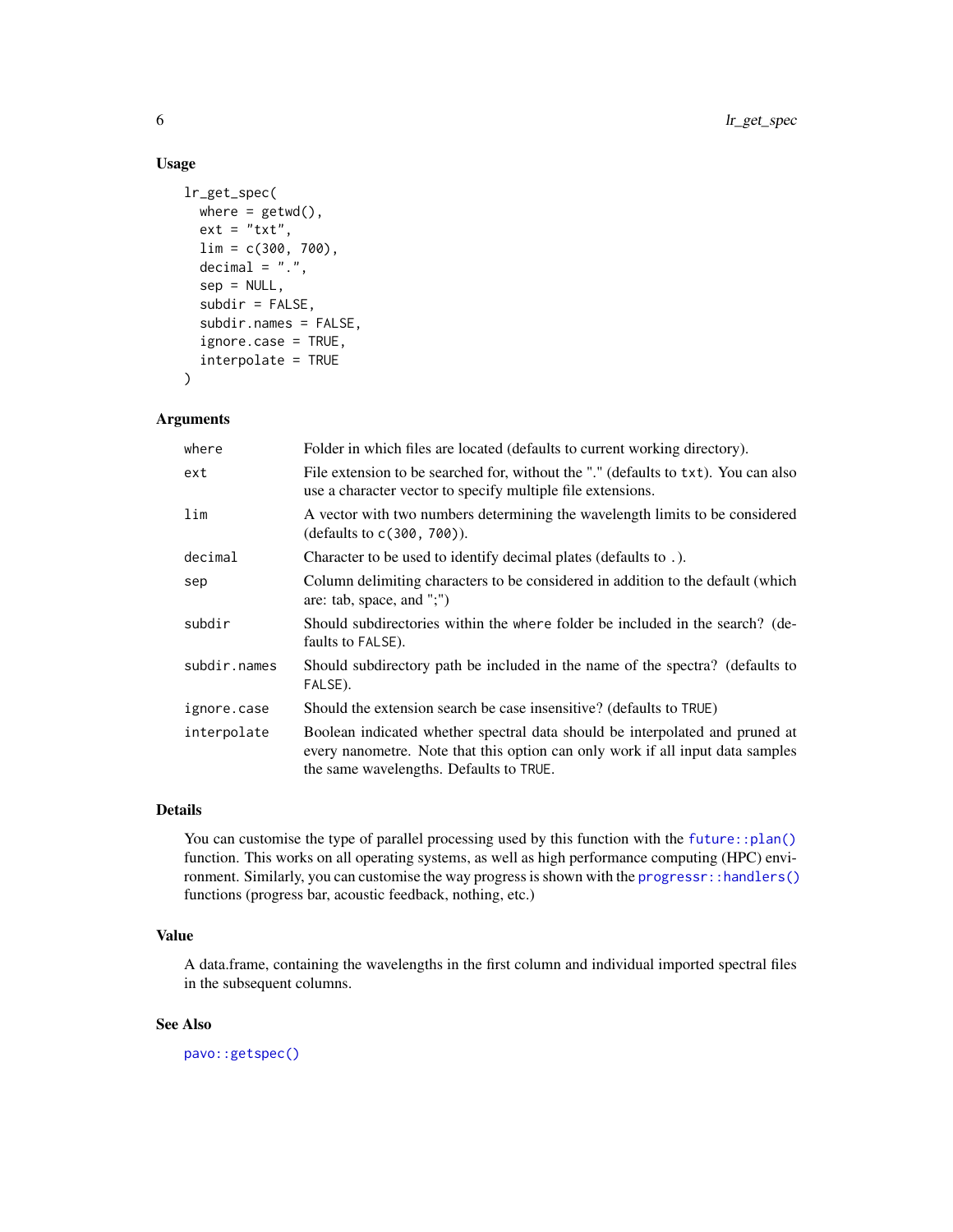## <span id="page-6-0"></span>lr\_parse\_generic 7

#### Examples

```
spcs <- lr_get_spec(system.file("testdata", package = "lightr"), ext = "jdx")
head(spcs)
```
lr\_parse\_generic *Generic function to parse spectra files that don't have a specific parser*

#### **Description**

Generic function to parse spectra files that don't have a specific parser

#### Usage

```
lr_parse_generic(filename, decimal = ".", sep = NULL)
```
#### Arguments

| filename | Path of the file to parse                                                                                    |
|----------|--------------------------------------------------------------------------------------------------------------|
| decimal  | Character to be used to identify decimal plates (defaults to.).                                              |
| sep      | Column delimiting characters to be considered in addition to the default (which<br>are: tab, space, and ";") |

#### Details

'processed' column computed by official software and provided as is.

#### Value

- data: a dataframe with columns "wl", "dark", "white", "scope" and "processed", in this order.
- metadata: a character vector with metadata including:
	- user: Name of the spectrometer operator
	- datetime: Timestamp of the recording in format '%Y-%m-%d %H:%M:%S' and UTC timezone. If timezone is missing in source file, UTC time will be assumed (for reproducibility purposes across computers with different localtimes).
	- spec\_model: Model of the spectrometer
	- spec\_ID: Unique ID of the spectrometer
	- white\_inttime: Integration time of the white reference (in ms)
	- dark\_inttime: Integration time of the dark reference (in ms)
	- sample\_inttime: Integration time of the sample (in ms)
	- white\_avgs: Number of averaged measurements for the white reference
	- dark\_avgs: Number of averaged measurements for the dark reference
	- sample\_avgs: Number of averaged measurements for the sample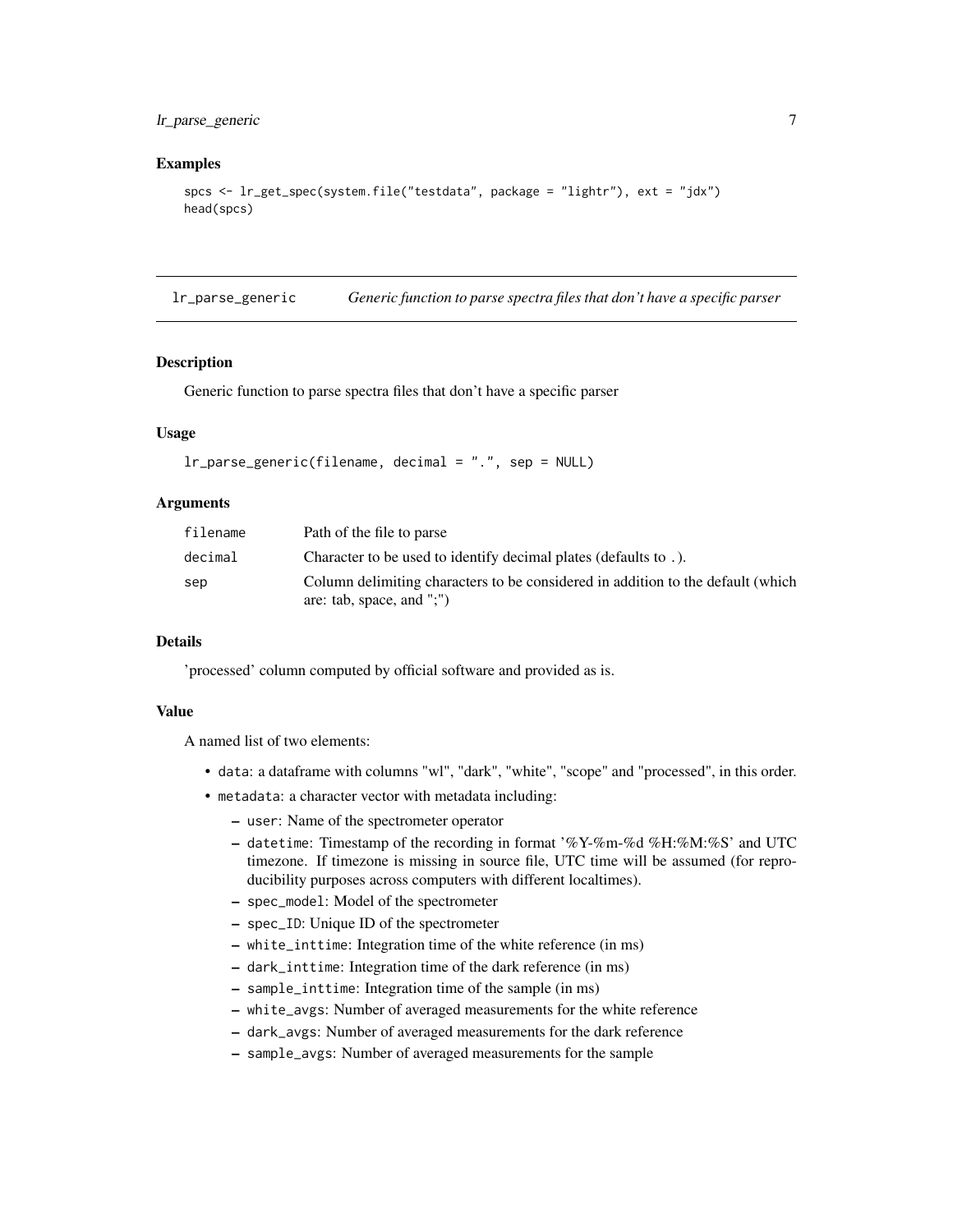- <span id="page-7-0"></span>– white\_boxcar: Boxcar width for the white reference
- dark\_boxcar: Boxcar width for the dark reference
- sample\_boxcar: Boxcar width for the sample reference

#### Examples

```
res_csv <- lr_parse_generic(
  system.file("testdata", "spec.csv", package = "lightr"),
  sep = ","\lambdahead(res_csv$data)
# No metadata is extracted with this parser
res_csv$metadata
res_craic <- lr_parse_generic(
  system.file("testdata", "CRAIC_export.txt", package = "lightr")
)
head(res_craic$data)
# No metadata is extracted with this parser
res_craic$metadata
```

| lr_parse_jaz | Parse OceanInsight converted file |  |
|--------------|-----------------------------------|--|
|              |                                   |  |

#### Description

Parse OceanInsight (formerly OceanOptics) converted file. <https://www.oceaninsight.com/>

## Usage

```
lr_parse_jaz(filename)
```
lr\_parse\_jazirrad(filename)

#### Arguments

filename Path of the file to parse

## Details

'processed' column computed by official software and provided as is.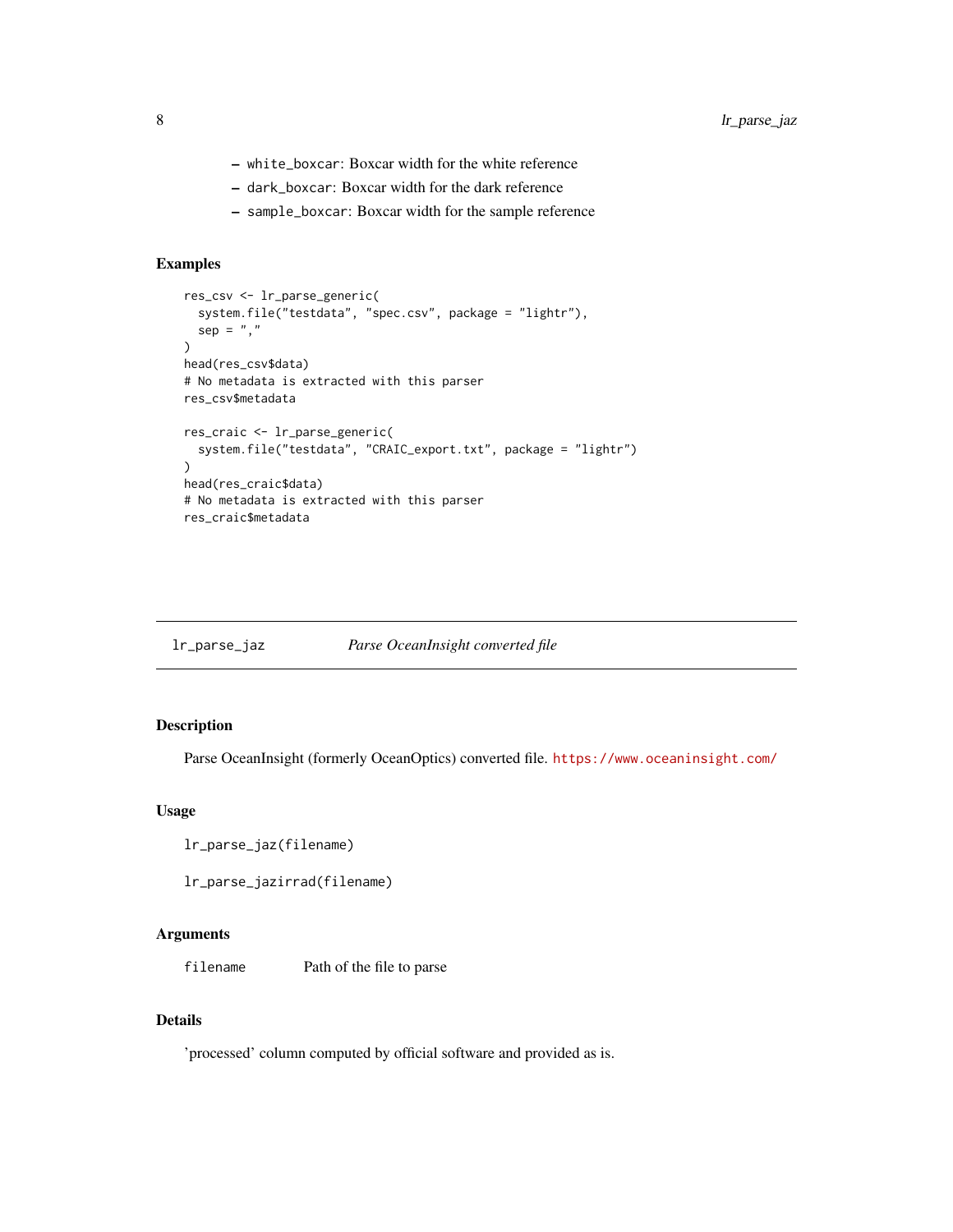#### Value

A named list of two elements:

- data: a dataframe with columns "wl", "dark", "white", "scope" and "processed", in this order.
- metadata: a character vector with metadata including:
	- user: Name of the spectrometer operator
	- datetime: Timestamp of the recording in format  $\%$ Y-%m-%d %H:%M:%S' and UTC timezone. If timezone is missing in source file, UTC time will be assumed (for reproducibility purposes across computers with different localtimes).
	- spec\_model: Model of the spectrometer
	- spec\_ID: Unique ID of the spectrometer
	- white\_inttime: Integration time of the white reference (in ms)
	- dark\_inttime: Integration time of the dark reference (in ms)
	- sample\_inttime: Integration time of the sample (in ms)
	- white\_avgs: Number of averaged measurements for the white reference
	- dark\_avgs: Number of averaged measurements for the dark reference
	- sample\_avgs: Number of averaged measurements for the sample
	- white\_boxcar: Boxcar width for the white reference
	- dark\_boxcar: Boxcar width for the dark reference
	- sample\_boxcar: Boxcar width for the sample reference

### Examples

```
res_jaz <- lr_parse_jaz(system.file("testdata", "jazspec.jaz",
                        package = "lightr"))
head(res_jaz$data)
res_jaz$metadata
res_jazirrad <- lr_parse_jazirrad(system.file("testdata", "irrad.JazIrrad",
                                  package = "lightr"))
head(res_jazirrad$data)
res_jazirrad$metadata
res_usb4000 <- lr_parse_jaz(system.file("testdata", "OOusb4000.txt",
                            package = "lightr"))
head(res_usb4000$data)
res_usb4000$metadata
res_transmission <- lr_parse_jaz(
 system.file("testdata", "FMNH6834.00000001.Master.Transmission",
              package = "lightr")
)
head(res_transmission$data)
res_transmission$metadata
```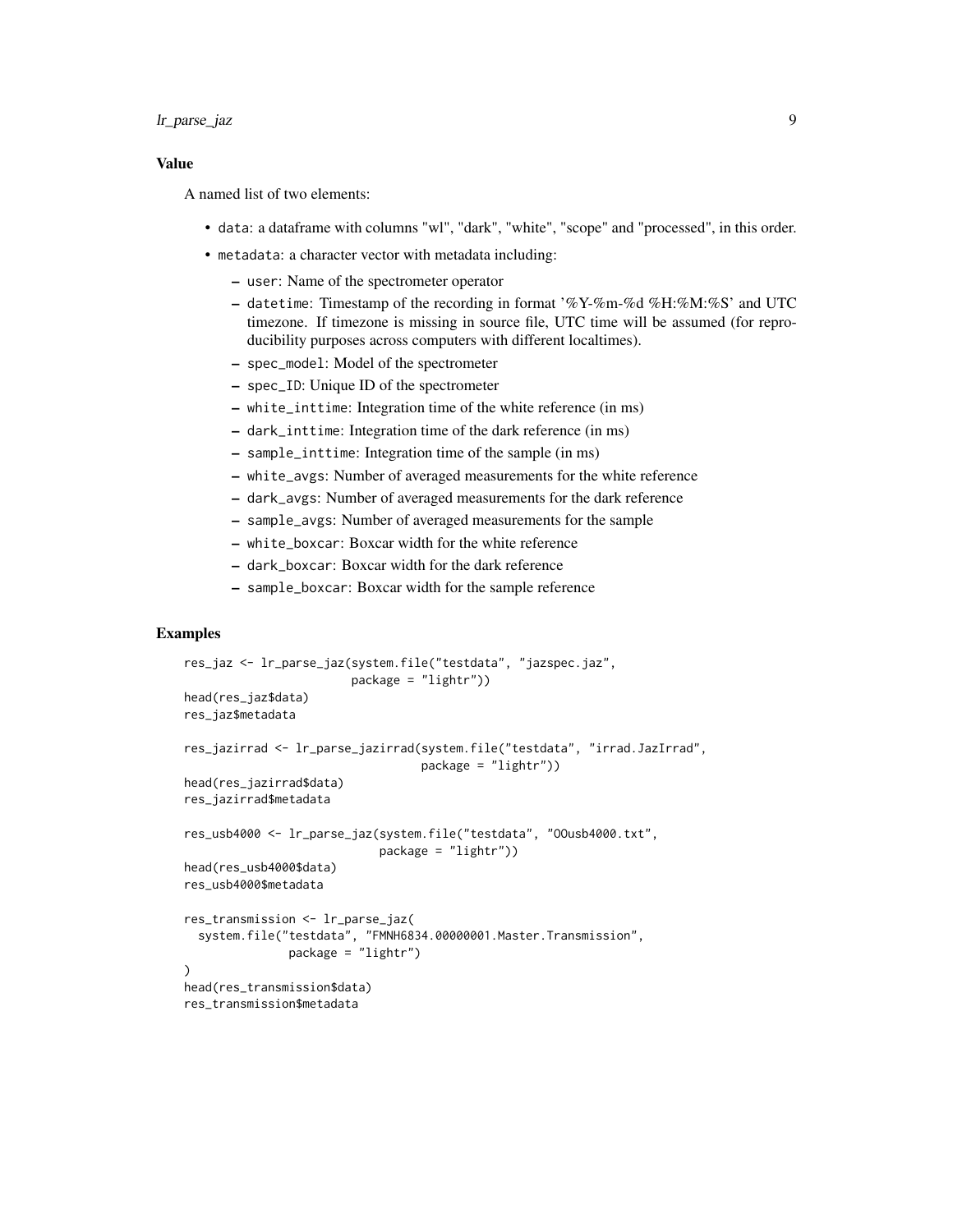<span id="page-9-0"></span>

#### Description

Parse OceanInsight (formerly OceanOptics) JCAMP-DX (.jdx) file. [https://www.oceaninsight.](https://www.oceaninsight.com/) [com/](https://www.oceaninsight.com/)

#### Usage

lr\_parse\_jdx(filename)

#### Arguments

filename Path of the file to parse

#### Details

'processed' column computed by lightr with the function [lr\\_compute\\_processed\(\)](#page-1-1).

#### Value

A named list of two elements:

- data: a dataframe with columns "wl", "dark", "white", "scope" and "processed", in this order.
- metadata: a character vector with metadata including:
	- user: Name of the spectrometer operator
	- datetime: Timestamp of the recording in format '%Y-%m-%d %H:%M:%S' and UTC timezone. If timezone is missing in source file, UTC time will be assumed (for reproducibility purposes across computers with different localtimes).
	- spec\_model: Model of the spectrometer
	- spec\_ID: Unique ID of the spectrometer
	- white\_inttime: Integration time of the white reference (in ms)
	- dark\_inttime: Integration time of the dark reference (in ms)
	- sample\_inttime: Integration time of the sample (in ms)
	- white\_avgs: Number of averaged measurements for the white reference
	- dark\_avgs: Number of averaged measurements for the dark reference
	- sample\_avgs: Number of averaged measurements for the sample
	- white\_boxcar: Boxcar width for the white reference
	- dark\_boxcar: Boxcar width for the dark reference
	- sample\_boxcar: Boxcar width for the sample reference

#### References

McDonald RS, Wilks PA. JCAMP-DX: A Standard Form for Exchange of Infrared Spectra in Computer Readable Form. Applied Spectroscopy. 1988;42(1):151-62.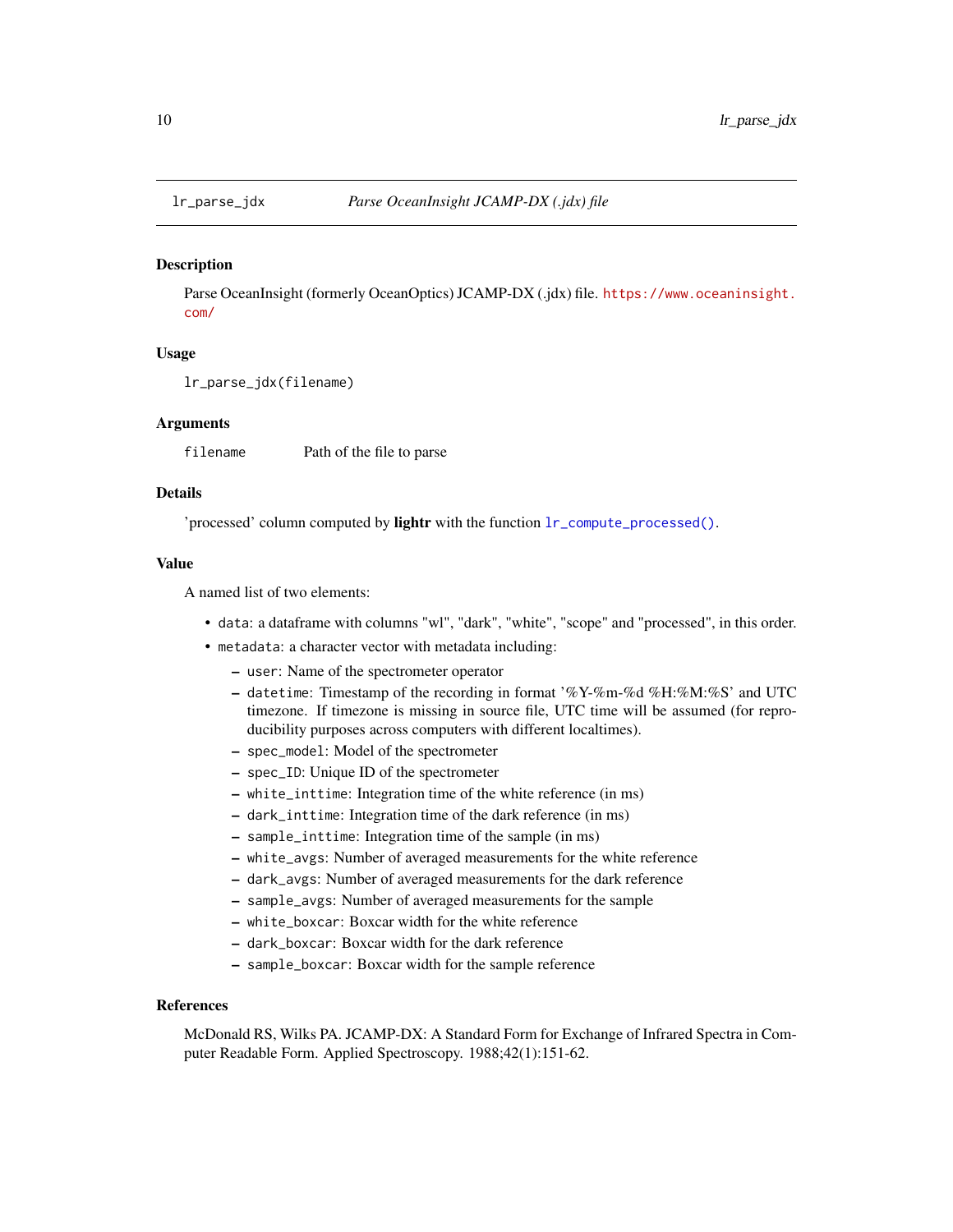#### <span id="page-10-0"></span>lr\_parse\_procspec 11

#### Examples

```
res_jdx <- lr_parse_jdx(system.file("testdata", "OceanOptics_period.jdx",
                                    package = "lightr"))
head(res_jdx$data)
res_jdx$metadata
```
lr\_parse\_procspec *Parse OceanInsight ProcSpec file*

#### **Description**

Parse OceanInsight (formerly OceanOptics) ProcSpec file. <https://www.oceaninsight.com/>

#### Usage

```
lr_parse_procspec(filename)
```
#### Arguments

filename Path of the file to parse

#### Details

'processed' column computed by official software and provided as is.

#### Value

- data: a dataframe with columns "wl", "dark", "white", "scope" and "processed", in this order.
- metadata: a character vector with metadata including:
	- user: Name of the spectrometer operator
	- datetime: Timestamp of the recording in format '%Y-%m-%d %H:%M:%S' and UTC timezone. If timezone is missing in source file, UTC time will be assumed (for reproducibility purposes across computers with different localtimes).
	- spec\_model: Model of the spectrometer
	- spec\_ID: Unique ID of the spectrometer
	- white\_inttime: Integration time of the white reference (in ms)
	- dark\_inttime: Integration time of the dark reference (in ms)
	- sample\_inttime: Integration time of the sample (in ms)
	- white\_avgs: Number of averaged measurements for the white reference
	- dark\_avgs: Number of averaged measurements for the dark reference
	- sample\_avgs: Number of averaged measurements for the sample
	- white\_boxcar: Boxcar width for the white reference
	- dark\_boxcar: Boxcar width for the dark reference
	- sample\_boxcar: Boxcar width for the sample reference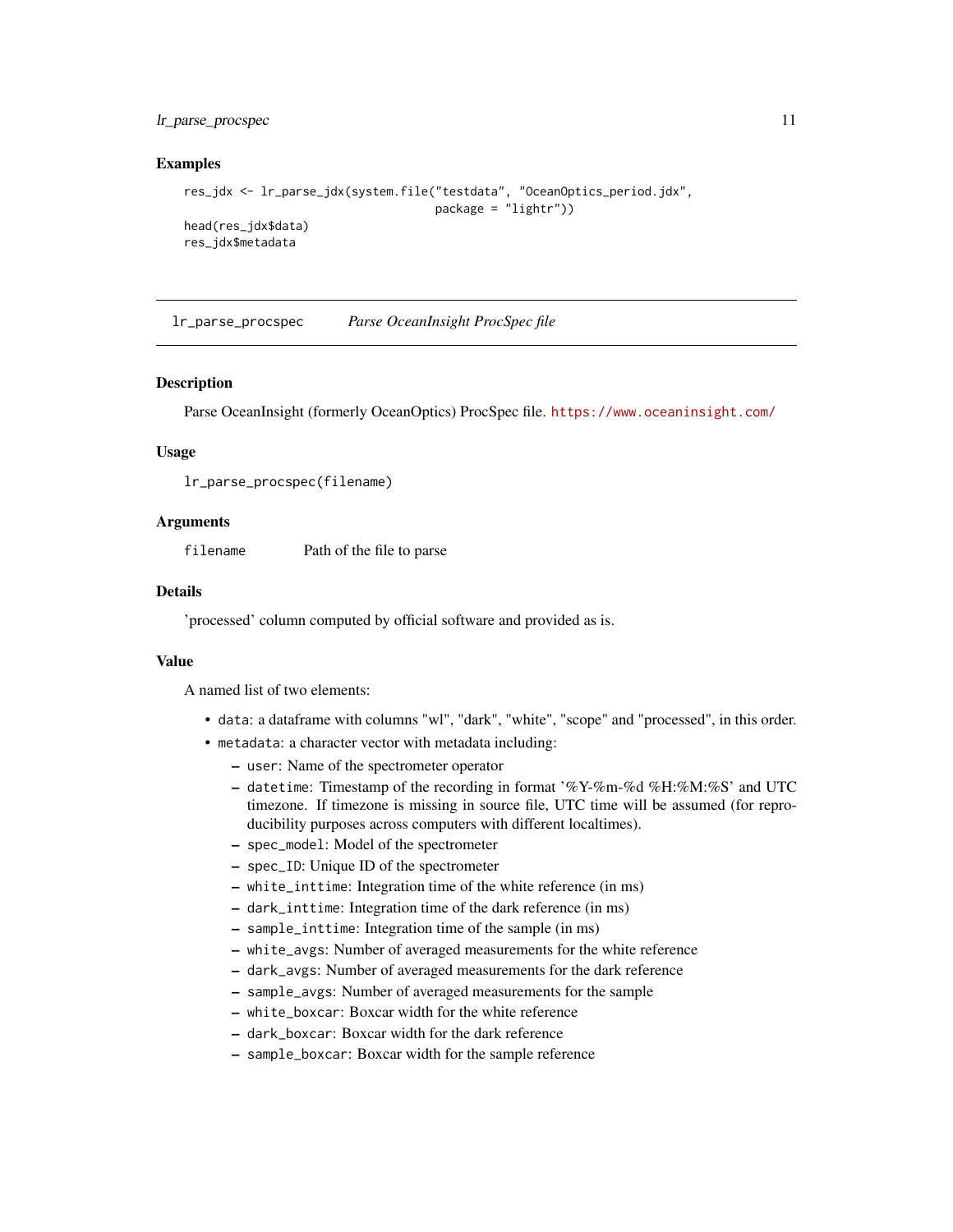#### <span id="page-11-0"></span>References

```
https://www.oceaninsight.com/support/faqs/software/
```
#### Examples

```
res <- lr_parse_procspec(system.file("testdata", "procspec_files",
                                     "OceanOptics_Linux.ProcSpec",
                                     package = "lightr"))
head(res$data)
```
res\$metadata

#### Description

Parse SPC binary file. (Used by CRAIC <https://www.microspectra.com/> and OceanInsight <https://www.oceaninsight.com/>)

#### Usage

```
lr_parse_spc(filename)
```
#### **Arguments**

filename Path of the file to parse

## Details

'processed' column computed by official software and provided as is.

#### Value

- data: a dataframe with columns "wl", "dark", "white", "scope" and "processed", in this order.
- metadata: a character vector with metadata including:
	- user: Name of the spectrometer operator
	- datetime: Timestamp of the recording in format '%Y-%m-%d %H:%M:%S' and UTC timezone. If timezone is missing in source file, UTC time will be assumed (for reproducibility purposes across computers with different localtimes).
	- spec\_model: Model of the spectrometer
	- spec\_ID: Unique ID of the spectrometer
	- white\_inttime: Integration time of the white reference (in ms)
	- dark\_inttime: Integration time of the dark reference (in ms)
	- sample\_inttime: Integration time of the sample (in ms)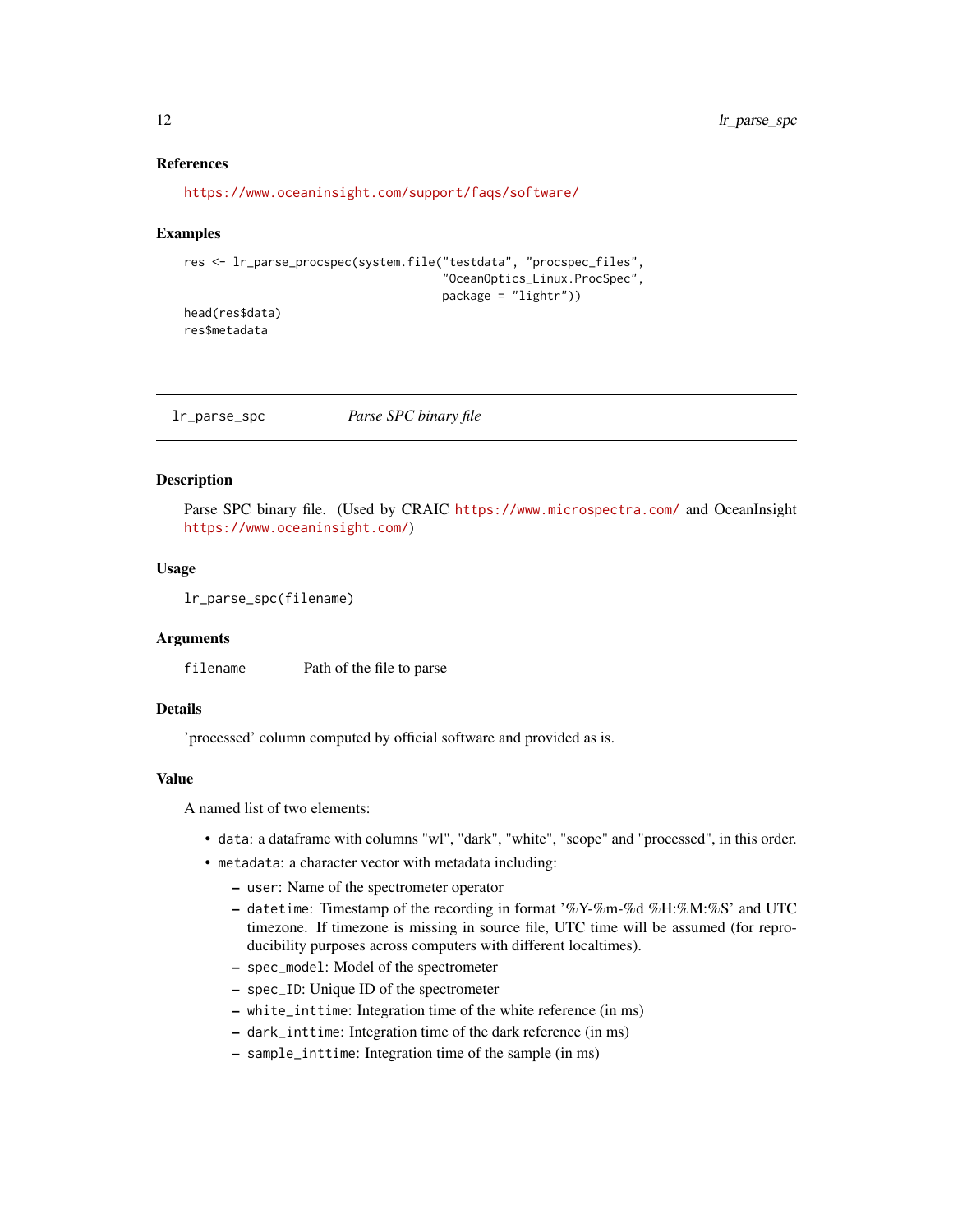- <span id="page-12-0"></span>– white\_avgs: Number of averaged measurements for the white reference
- dark\_avgs: Number of averaged measurements for the dark reference
- sample\_avgs: Number of averaged measurements for the sample
- white\_boxcar: Boxcar width for the white reference
- dark\_boxcar: Boxcar width for the dark reference
- sample\_boxcar: Boxcar width for the sample reference

## In development

Metadata parsing has not yet been implemented for this file format.

#### Examples

```
res <- lr_parse_spc(system.file("testdata", "compare", "CRAIC", "CRAIC.spc",
                                package = "lightr"))
head(res$data)
res$metadata
```
lr\_parse\_trm *Parse Avantes binary file*

#### Description

Parse Avantes binary file (TRM, ABS, ROH, DRK, REF, RAW8, RFL8 file extensions). [https:](https://www.avantes.com/products/spectrometers/) [//www.avantes.com/products/spectrometers/](https://www.avantes.com/products/spectrometers/)

#### Usage

lr\_parse\_trm(filename)

lr\_parse\_abs(filename)

lr\_parse\_roh(filename)

lr\_parse\_rfl8(filename, specnum = 1L)

lr\_parse\_raw8(filename, specnum = 1L)

lr\_parse\_irr8(filename, specnum = 1L)

#### Arguments

| filename | Path of the file to parse                                                          |
|----------|------------------------------------------------------------------------------------|
| specnum  | Integer representing the position of the spectrum to read in the file. This option |
|          | only makes sense for AvaSoft8 files and is ignored in the other cases.             |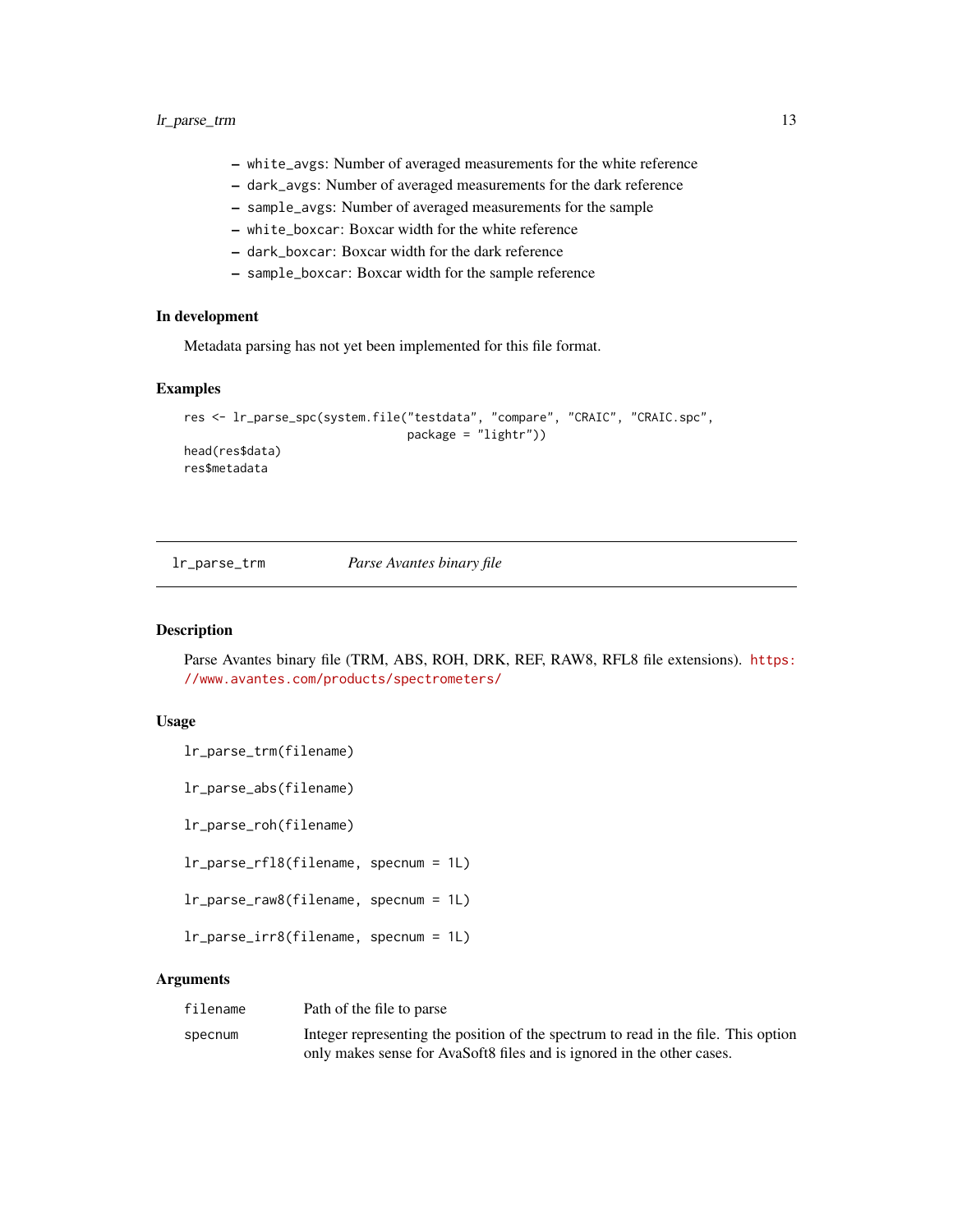<span id="page-13-0"></span>'processed' column computed by lightr with the function  $lr\_compute\_processed()$ .

#### Value

A named list of two elements:

- data: a dataframe with columns "wl", "dark", "white", "scope" and "processed", in this order.
- metadata: a character vector with metadata including:
	- user: Name of the spectrometer operator
	- datetime: Timestamp of the recording in format '%Y-%m-%d %H:%M:%S' and UTC timezone. If timezone is missing in source file, UTC time will be assumed (for reproducibility purposes across computers with different localtimes).
	- spec\_model: Model of the spectrometer
	- spec\_ID: Unique ID of the spectrometer
	- white\_inttime: Integration time of the white reference (in ms)
	- dark\_inttime: Integration time of the dark reference (in ms)
	- sample\_inttime: Integration time of the sample (in ms)
	- white\_avgs: Number of averaged measurements for the white reference
	- dark\_avgs: Number of averaged measurements for the dark reference
	- sample\_avgs: Number of averaged measurements for the sample
	- white\_boxcar: Boxcar width for the white reference
	- dark\_boxcar: Boxcar width for the dark reference
	- sample\_boxcar: Boxcar width for the sample reference

#### Examples

```
res_trm <- lr_parse_trm(
 system.file("testdata", "avantes_trans.TRM", package = "lightr")
)
head(res_trm$data)
res_trm$metadata
res_roh <- lr_parse_roh(
 system.file("testdata", "avantes_reflect.ROH", package = "lightr")
)
head(res_roh$data)
res_roh$metadata
# This parser has a unique `specnum` argument
res_rfl8_1 <- lr_parse_rfl8(
 system.file("testdata", "compare", "Avantes", "feather.RFL8", package = "lightr"),
 specnum = 1
)
head(res_rfl8_1$data)
res_rfl8_1$metadata
res_rfl8_2 <- lr_parse_rfl8(
```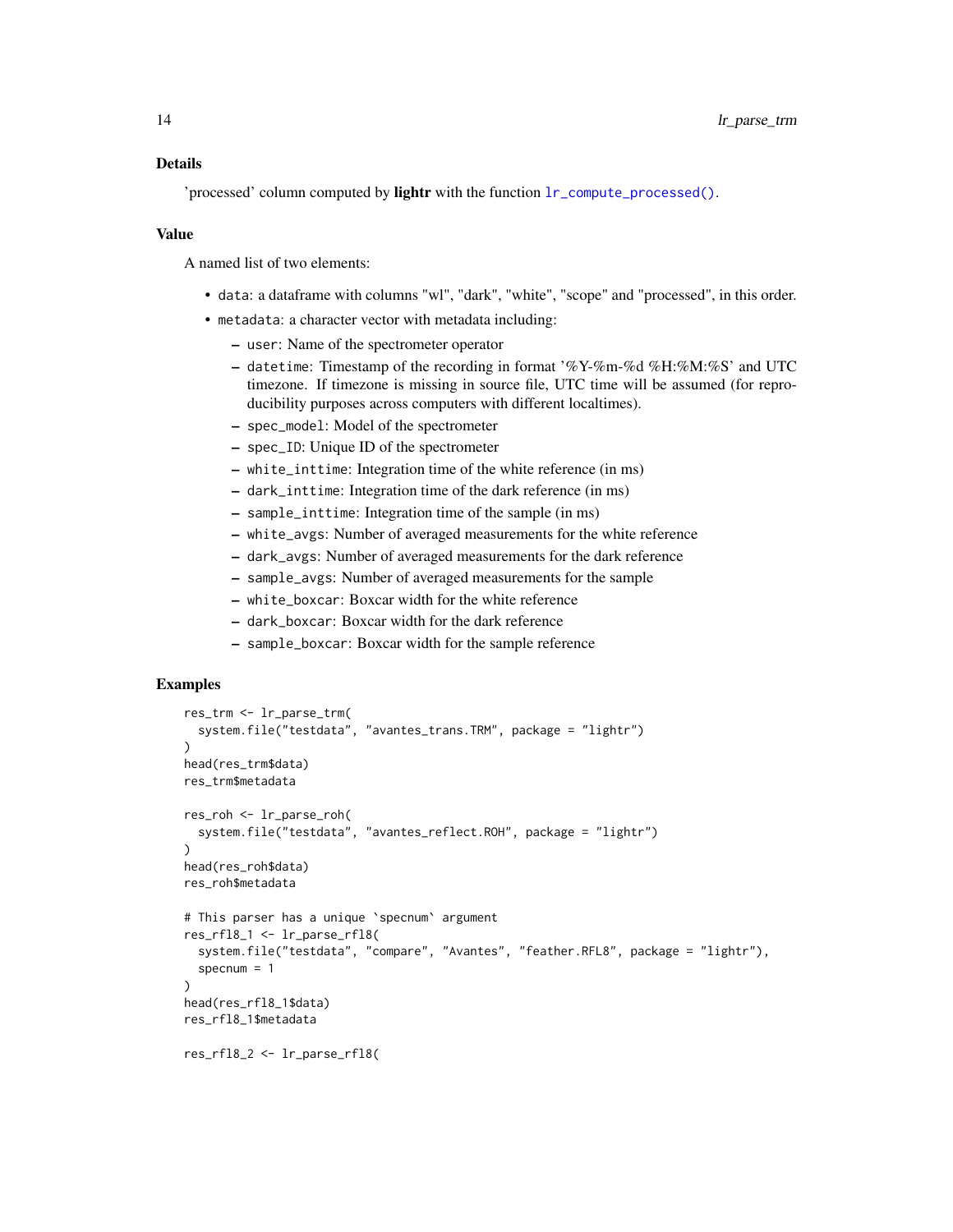#### <span id="page-14-0"></span>lr\_parse\_ttt 15

```
system.file("testdata", "compare", "Avantes", "feather.RFL8", package = "lightr"),
 specnum = 2)
head(res_rfl8_2$data)
res_rfl8_2$metadata
```
lr\_parse\_ttt *Parse Avantes converted file*

#### **Description**

Parse Avantes converted file. <https://www.avantes.com/products/spectrometers/>

#### Usage

lr\_parse\_ttt(filename)

lr\_parse\_trt(filename)

#### Arguments

filename Path of the file to parse

#### Details

'processed' column computed by official software and provided as is.

#### Value

- data: a dataframe with columns "wl", "dark", "white", "scope" and "processed", in this order.
- metadata: a character vector with metadata including:
	- user: Name of the spectrometer operator
	- datetime: Timestamp of the recording in format '%Y-%m-%d %H:%M:%S' and UTC timezone. If timezone is missing in source file, UTC time will be assumed (for reproducibility purposes across computers with different localtimes).
	- spec\_model: Model of the spectrometer
	- spec\_ID: Unique ID of the spectrometer
	- white\_inttime: Integration time of the white reference (in ms)
	- dark\_inttime: Integration time of the dark reference (in ms)
	- sample\_inttime: Integration time of the sample (in ms)
	- white\_avgs: Number of averaged measurements for the white reference
	- dark\_avgs: Number of averaged measurements for the dark reference
	- sample\_avgs: Number of averaged measurements for the sample
	- white\_boxcar: Boxcar width for the white reference
	- dark\_boxcar: Boxcar width for the dark reference
	- sample\_boxcar: Boxcar width for the sample reference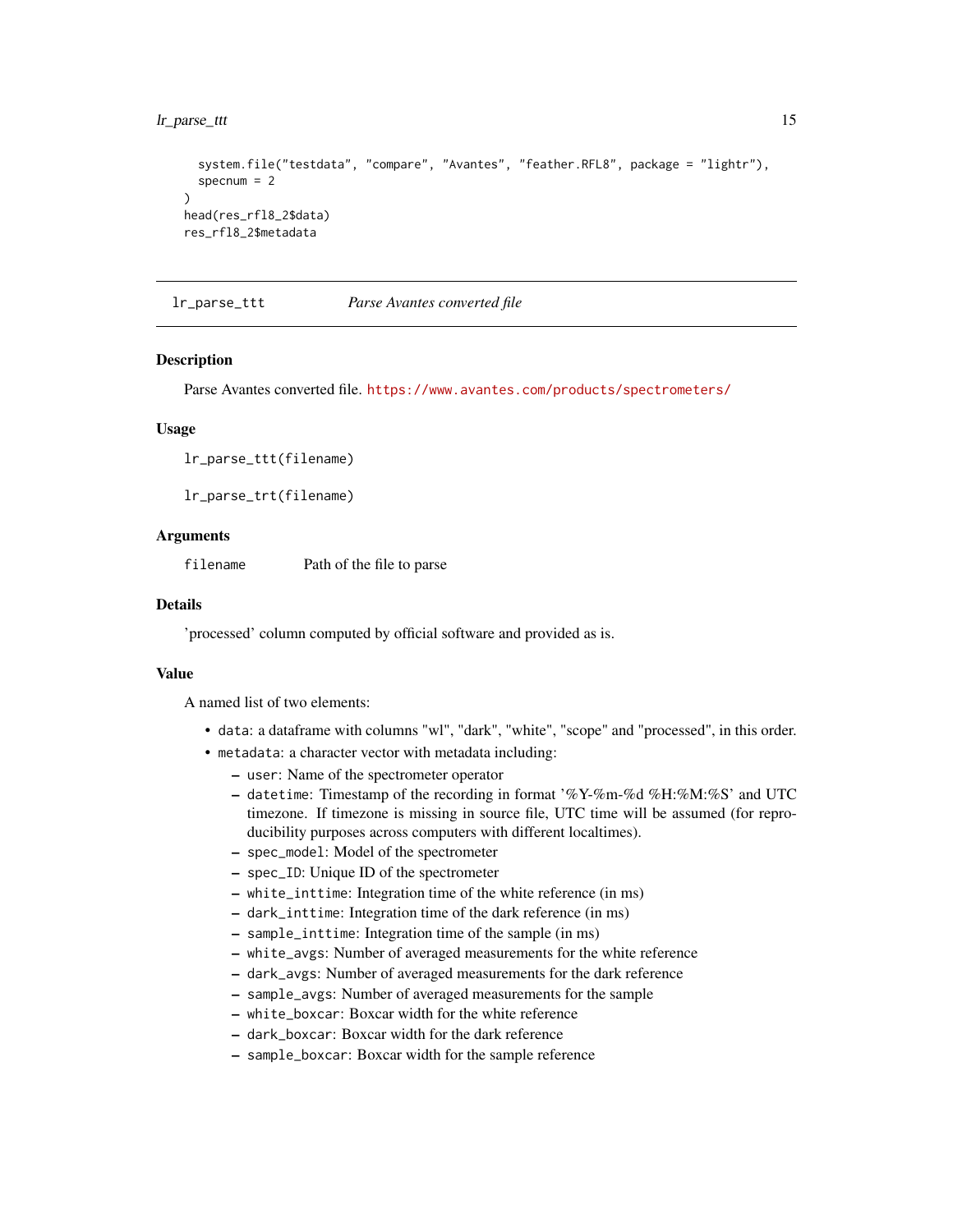## Examples

```
res_ttt <- lr_parse_ttt(
 system.file("testdata", "avantes_export.ttt", package = "lightr")
\lambdahead(res_ttt$data)
res_ttt$metadata
res_trt <- lr_parse_trt(
 system.file("testdata", "avantes_export2.trt", package = "lightr")
\lambdahead(res_trt$data)
res_trt$metadata
```